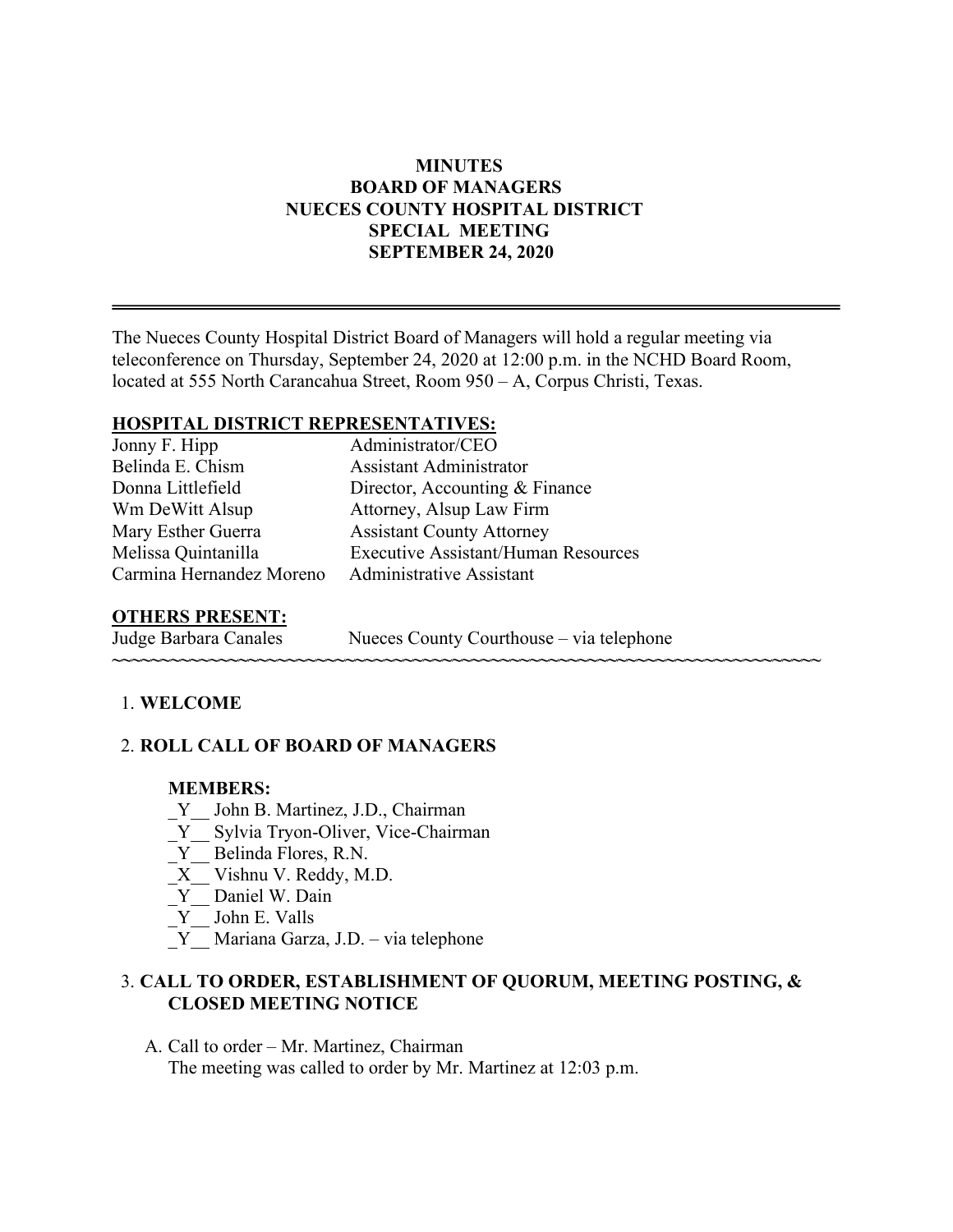> B. Establish quorum – Mr. Martinez A quorum was present with six members in attendance.

 **John B. Martinez, J.D., Chairman – PRESENT Sylvia Tryon-Oliver, Vice – Chairman – PRESENT Belinda Flores, R.N., Member – PRESENT Daniel W. Dain, Memmber – PRESENT John E. Valls, Member – PRESENT Mariana Garza, J.D., Member – PRESENT Dr. Vishnu V. Reddy, M.D., Member – ABSENT** 

- C. Confirm posting of Meeting's public notice in accordance with Texas Open Meetings Act, Texas Government Code, Chapter 551.
- D. Public notice is hereby given that the Board of Managers may elect to go into Closed Meeting session(s) at any time during the meeting to discuss any matter(s) listed on the agenda when so authorized by the provisions of the Open Meetings Act, Texas Government Code, Chapter 551.
- E. Public Comment **Judge Barbara Canales – via telephone.**
- 4. **WORKSHOP SESSION**  Workshop Session is an open meeting for the limited purposes of information gathering and discussion between the Board of Managers and staff on the Workshop's listed agenda item(s) without taking action on the listed item(s) during the Workshop. Public comment will not be accepted during the Workshop Session.
	- A. Revenue, expense, and fund balance projections for Fiscal Year 2021 (October 1, 2020 September 30, 2021) and subsequent Fiscal Years.
- 5. **CLOSED MEETING** Public notice is hereby given that the Board of Managers may elect to go into closed meeting session(s) at any time during the meeting to discuss any matter(s) listed on the agenda, when so authorized by the provisions of the Open Meetings Act, Texas Government Code, Chapter 551 and the Board specifically expects to go into a closed session(s) on the matters listed below pursuant to the Act, §551.071. In the event the Board elects to go into closed session(s) regarding an agenda item(s), the section(s) of the Open Meetings Act authorizing the closed session will be publicly announced by the presiding officer. Should any final action, final decision, or final vote be required in the opinion of the Board with regard to any matter considered in closed session(s), then the final action, final decision, or final vote shall be either: (a) in the open meeting covered by the Notice upon reconvening of the public meeting; or (b) at a subsequent public meeting of the Board upon notice thereof, as the Board shall determine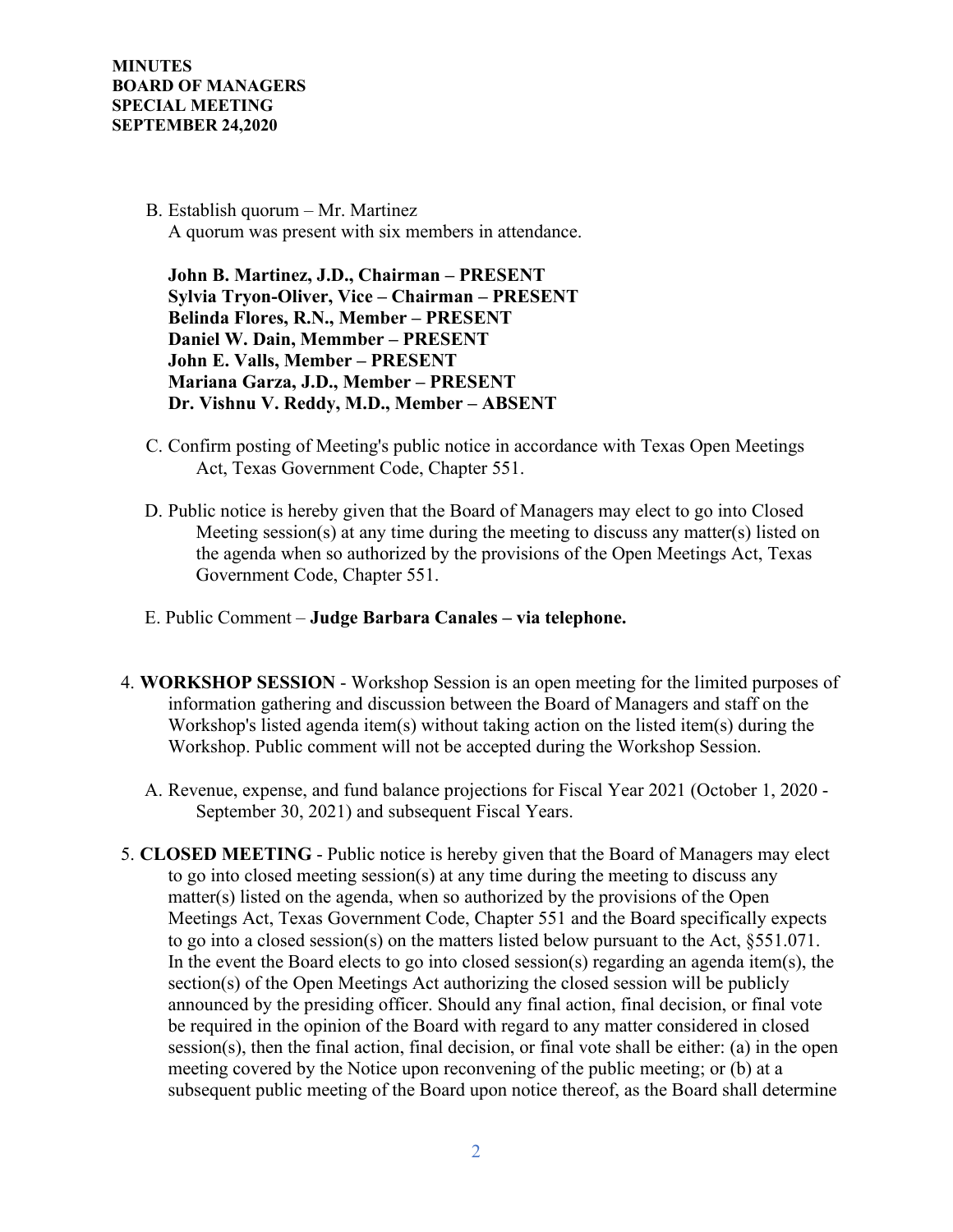pursuant to applicable laws:

- A. Consult with attorneys on matters relating to CHRISTUS Spohn Health System Corporation Amended and Restated Membership Agreement.
- B. Consult with attorneys on matters relating to creation of and participation in a Health Care Provider Participation Fund.
- C. Consult with attorneys on matters relating to intergovernmental transfers used for support of Medicaid supplemental payment programs sponsored by the Texas Health and Human Services Commission.

## **Mr. Martinez called for closed session at 12:44 p.m.**

6. **OPEN MEETING** - Following the Closed Meeting, the Board of Managers will reconvene the Open Meeting prior to taking any action(s) on matters considered in the Closed Meeting or adjourning the meeting.

#### **Mr. Martinez called for open session at 2:00 p.m.**

7. Consider final action, decision or vote on matters considered in the Closed Meeting. *(ACTION AS NEEDED)*

#### **No action taken.**

#### 8. **ADJOURN**

 **Motion to adjourn by Mr. Martinez. Motion by Ms. Flores and seconded by Ms. Oliver. Meeting adjourned at 2:00 p.m.**